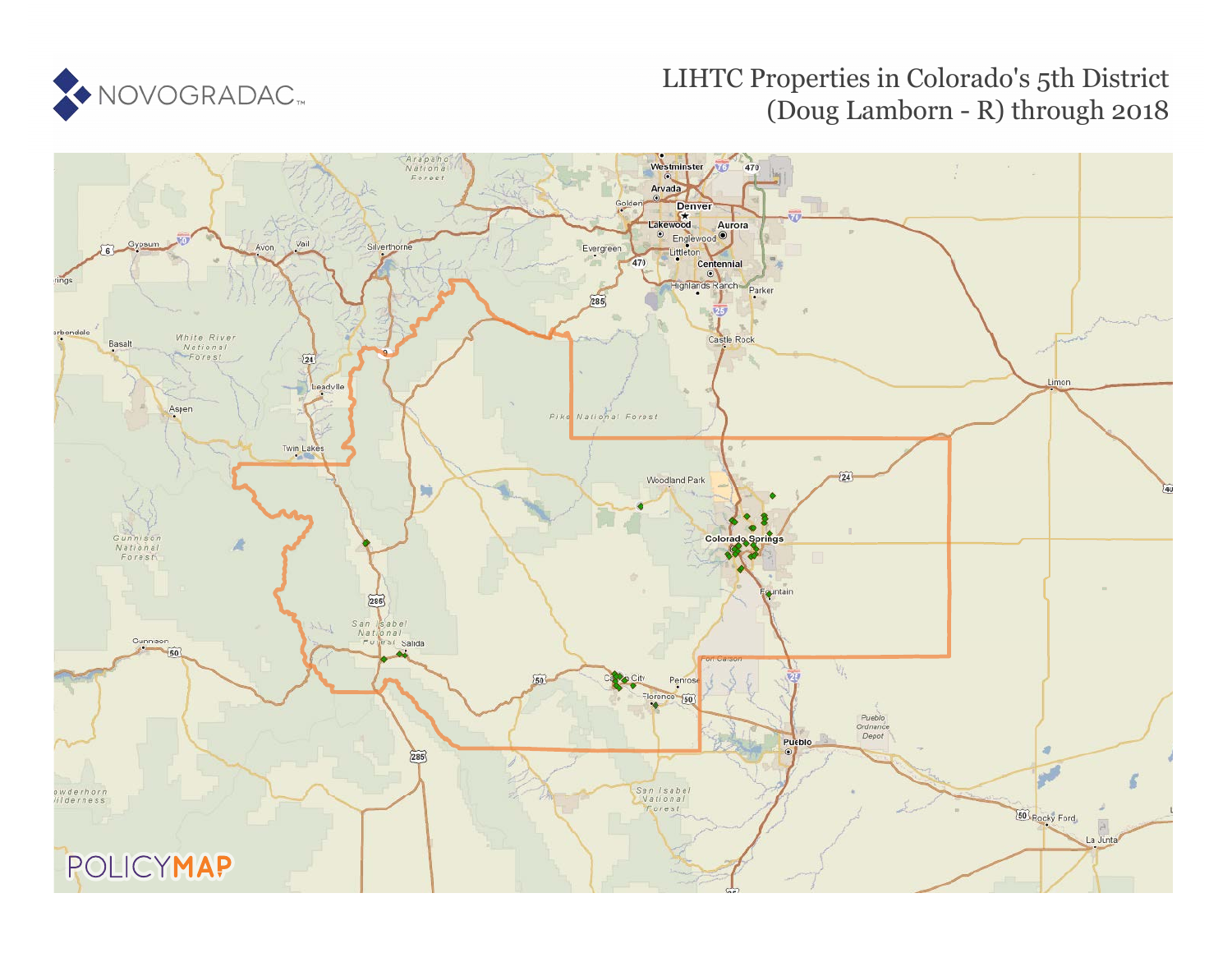| <b>Project Name</b>                            | <b>Address</b>                               | City                              | <b>State</b> | <b>Zip Code</b> | Nonprofit<br><b>Sponsor</b> | <b>Allocation</b><br>Year | Annual<br><b>Allocated</b><br><b>Amount</b> | in Service           | <b>Year Placed Construction</b><br><b>Type</b> | <b>Total</b><br><b>Units</b> | Low<br><b>Income</b><br><b>Units</b> | <b>Rent or</b><br><b>Income</b><br><b>Ceiling</b> | <b>Credit</b><br><b>Percentag Exempt</b><br>$\bullet$ | Tax-<br><b>Bond</b>    | <b>HUD Multi-</b><br>Family<br><b>Financing/Rent</b><br>al Assistance |
|------------------------------------------------|----------------------------------------------|-----------------------------------|--------------|-----------------|-----------------------------|---------------------------|---------------------------------------------|----------------------|------------------------------------------------|------------------------------|--------------------------------------|---------------------------------------------------|-------------------------------------------------------|------------------------|-----------------------------------------------------------------------|
| <b>COPPER CREEK APTS</b>                       | 4971 COPPER COLORADO<br>SPRINGS VIEW SPRINGS |                                   | $_{\rm CO}$  | 80916           |                             | Insufficient<br>Data      | \$0                                         | Insufficient<br>Data | Not Indicated                                  | 105                          | $\bf{0}$                             |                                                   | Not<br>Indicated                                      |                        |                                                                       |
| SAN JUAN APTS III                              | 1114 E MAIN ST FLORENCE                      |                                   | $_{\rm CO}$  | 81226           | No                          | 1990                      | \$0                                         | 1990                 | New Construction                               | 24                           | 24                                   |                                                   | 30 %<br>present<br>value                              | No                     |                                                                       |
| <b>SALIDA APTS</b>                             | 530 TELLER ST SALIDA                         |                                   | $_{\rm CO}$  | 81201           | No                          | 1991                      | \$0                                         | 1991                 | <b>New Construction</b>                        | 48                           | 47                                   |                                                   | 30 %<br>present<br>value                              | No                     |                                                                       |
| <b>GREEN VALLEY APTS</b>                       | 1960 S<br><b>CHELTON RD</b>                  | COLORADO<br><b>SPRINGS</b>        | $_{\rm CO}$  | 80916           | $\mathbf{No}$               | 1993                      | \$0                                         | 1995                 | New Construction                               | 121                          | 120                                  |                                                   | 70%<br>present<br>value                               | No                     |                                                                       |
| <b>HAMPTON VILLAGE</b><br><b>APTS</b>          | 1624<br><b>HAMPTON S</b>                     | <b>COLORADO</b><br><b>SPRINGS</b> | $_{\rm CO}$  | 80906           |                             | Insufficient<br>Data      | $\boldsymbol{\mathsf{S}}$                   | 1995                 | Not Indicated                                  | 120                          | $\mathbf 0$                          |                                                   | Not<br>Indicated                                      |                        |                                                                       |
| EL DORADO APTS                                 | 3963 E BIJOU<br>ST                           | COLORADO<br><b>SPRINGS</b>        | $_{\rm CO}$  | 80909           | Yes                         | 1995                      | <b>SO</b>                                   | 1996                 | <b>New Construction</b>                        | 120                          | 119                                  |                                                   | 70%<br>present<br>value                               | No                     |                                                                       |
| FREMONT COUNTY<br><b>FAMILY CENTER</b>         | 675 FAMILY<br><b>CTRDR</b>                   | <b>CANON CITY</b>                 | $_{\rm CO}$  | 81212           | Yes                         | 1994                      | \$0                                         | 1996                 | <b>New Construction</b>                        | 52                           | 52                                   |                                                   | 70%<br>present<br>value                               | $\mathbf{N}\mathbf{o}$ |                                                                       |
| <b>SANDCREEK APTS</b><br>(COLORADO<br>SPRINGS) | 1940 S<br><b>CHELTON RD</b>                  | COLORADO<br><b>SPRINGS</b>        | $_{\rm CO}$  | 80916           | No                          | 1994                      | \$0                                         | 1996                 | New Construction                               | 120                          | 120                                  |                                                   | 70%<br>present<br>value                               | No                     |                                                                       |
| PLAZA ON THE<br><b>PLATTE</b>                  | 2508 E PLATTE COLORADO<br>AVE                | <b>SPRINGS</b>                    | $_{\rm CO}$  | 80909           | Yes                         | 1995                      | \$0                                         | 1996                 | Acquisition and<br>Rehab                       | $32\,$                       | $32\,$                               |                                                   | 70%<br>present<br>value                               | No                     |                                                                       |
| <b>SKYLINE BLUFFS</b>                          | 701 FAMILY<br><b>CTRDR</b>                   | <b>CANON CITY</b>                 | $_{\rm CO}$  | 81212           |                             | Insufficient<br>Data      | \$0                                         | 1996                 | Not Indicated                                  | 52                           | $\mathbf 0$                          |                                                   | Not<br>Indicated                                      |                        |                                                                       |
| <b>RIVER BEND APTS</b>                         | 1500 HOLMAN SALIDA<br>AVE                    |                                   | $_{\rm CO}$  | 81201           | Yes                         | 1997                      | \$0                                         | 1998                 | New Construction                               | 30                           | 30                                   |                                                   | 70%<br>present<br>value                               | No                     |                                                                       |
| PARK AVENUE<br><b>CANON CITY</b>               | 1020 PARK AVE CANON CITY                     |                                   | $_{\rm CO}$  | 81212           |                             | Insufficient<br>Data      | \$0                                         | 1998                 | Not Indicated                                  | 26                           | $\mathbf 0$                          |                                                   | Not<br>Indicated                                      |                        |                                                                       |
| <b>FOUNTAIN RIDGE</b>                          | 390<br>COMANCHE<br><b>VILLAGE DR</b>         | <b>FOUNTAIN</b>                   | $_{\rm CO}$  | 80817           | No                          | 1999                      | \$0                                         | 1999                 | <b>New Construction</b>                        | 36                           | 17                                   |                                                   | 30 %<br>present<br>value                              | Yes                    |                                                                       |

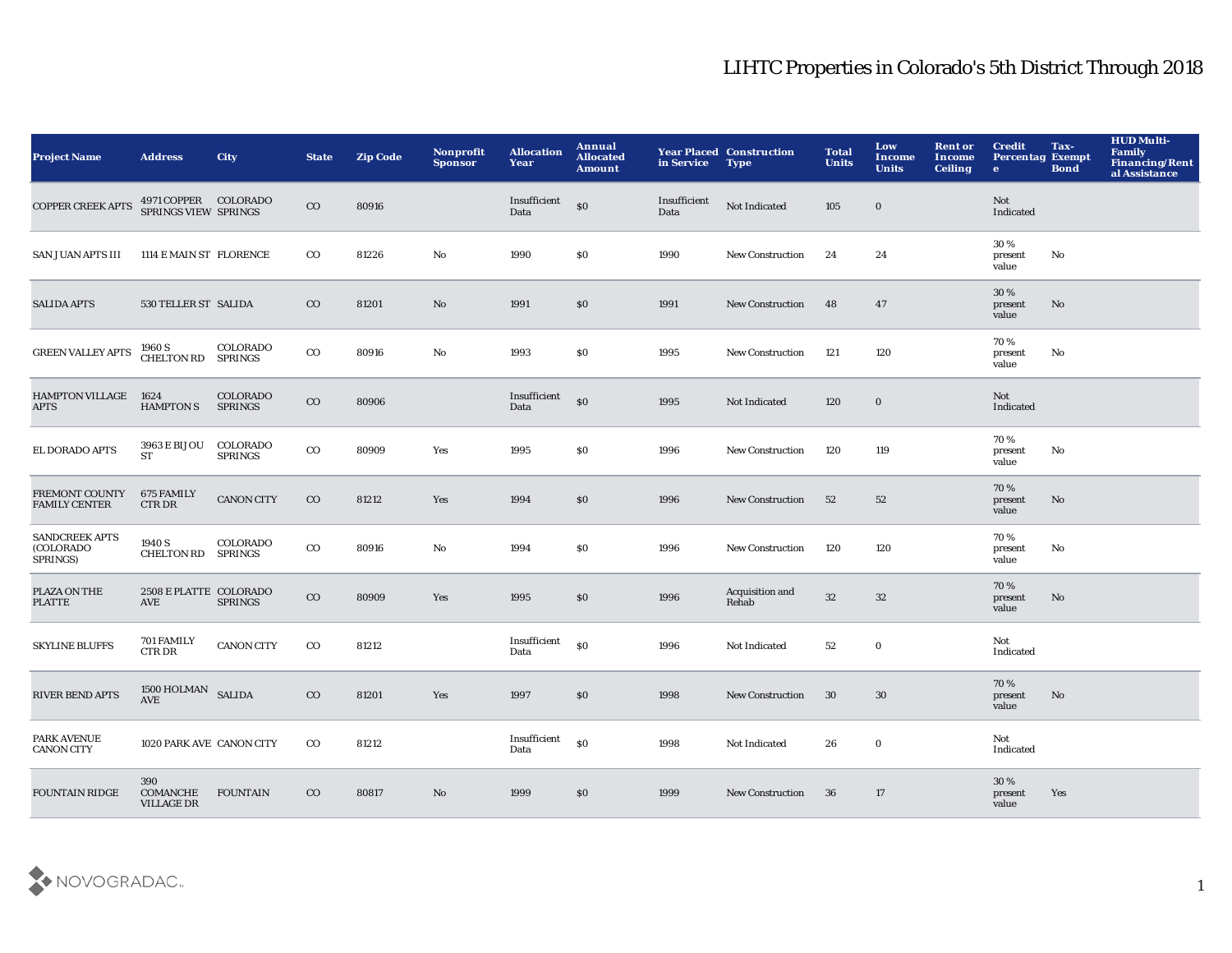| <b>Project Name</b>                             | <b>Address</b>                                | <b>City</b>                | <b>State</b> | <b>Zip Code</b> | Nonprofit<br><b>Sponsor</b> | <b>Allocation</b><br>Year | Annual<br><b>Allocated</b><br><b>Amount</b> | in Service | <b>Year Placed Construction</b><br><b>Type</b> | <b>Total</b><br><b>Units</b> | Low<br>Income<br><b>Units</b> | <b>Rent or</b><br><b>Income</b><br><b>Ceiling</b> | <b>Credit</b><br><b>Percentag Exempt</b><br>$\bullet$ | Tax-<br><b>Bond</b> | <b>HUD Multi-</b><br><b>Family</b><br><b>Financing/Rent</b><br>al Assistance |
|-------------------------------------------------|-----------------------------------------------|----------------------------|--------------|-----------------|-----------------------------|---------------------------|---------------------------------------------|------------|------------------------------------------------|------------------------------|-------------------------------|---------------------------------------------------|-------------------------------------------------------|---------------------|------------------------------------------------------------------------------|
| <b>HEATHERWOOD</b><br>APTS                      | 260 JUSTICE<br><b>CTR RD</b>                  | <b>CANON CITY</b>          | $_{\rm CO}$  | 81212           | No                          | 1999                      | \$0                                         | 1999       | New Construction                               | 54                           | 54                            |                                                   | 30 %<br>present<br>value                              | Yes                 |                                                                              |
| <b>LYNMAR APTS</b>                              | 2750 VICKERS COLORADO<br>DR                   | <b>SPRINGS</b>             | $_{\rm CO}$  | 80918           | No                          | 2000                      | \$0                                         | 1999       | <b>New Construction</b>                        | 100                          | 45                            |                                                   | 30 %<br>present<br>value                              | Yes                 |                                                                              |
| <b>WEST PARK APTS</b>                           | 1004 PARK AVE CANON CITY                      |                            | $_{\rm CO}$  | 81212           | $\mathbf{No}$               | 1998                      | \$0                                         | 1999       | <b>New Construction</b>                        | 12                           | 12                            |                                                   | 70%<br>present<br>value                               | No                  |                                                                              |
| CONSTITUTION<br><b>SQUARE APTS</b>              | 7230<br>CONSTITUTIO COLORADO<br>N SQ HTS      |                            | $\rm{CO}$    | 80915           | No                          | 2002                      | \$0                                         | 2002       | <b>New Construction</b>                        | 180                          | 83                            |                                                   | 30%<br>present<br>value                               | Yes                 |                                                                              |
| <b>WESTMEADOW</b><br><b>PEAKS</b>               | 1472 MEADOW COLORADO<br><b>PEAK VIEW</b>      | <b>SPRINGS</b>             | $_{\rm CO}$  | 80906           |                             | Insufficient<br>Data      | \$0                                         | 2002       | Not Indicated                                  | 216                          | $\bf{0}$                      |                                                   | Not<br>Indicated                                      |                     |                                                                              |
| <b>CANON CLUB APTS</b><br>AHPC                  | 431 MACON<br>AVE                              | <b>CANON CITY</b>          | $_{\rm CO}$  | 81212           | No                          | 2004                      | \$0                                         | 2003       | Acquisition and<br>Rehab                       | 46                           | 45                            |                                                   | 30 %<br>present<br>value                              | Yes                 |                                                                              |
| <b>DEANZA VISTA I</b>                           | 10001 PONCHA PONCHA<br>SPRINGS LN             | <b>SPRINGS</b>             | $_{\rm CO}$  |                 | $\mathbf{No}$               | 2001                      | \$0                                         | 2003       | <b>New Construction</b>                        | 30                           | 29                            |                                                   | 70%<br>present<br>value                               | No                  |                                                                              |
| <b>FOUNTAIN SPRINGS</b><br><b>APTS</b>          | 4325<br><b>FOUNTAIN</b><br><b>SPRINGS GRV</b> | COLORADO<br><b>SPRINGS</b> | $\rm{CO}$    | 80916           | No                          | 2004                      | \$0                                         | 2003       | <b>New Construction</b>                        | 228                          | 228                           |                                                   | 30%<br>present<br>value                               | Yes                 |                                                                              |
| <b>NORTH PARK</b><br>VILLAGE PHASE III          | 1401<br>WASHINGTON CANON CITY<br><b>ST</b>    |                            | $_{\rm CO}$  | 81212           | No                          | 2001                      | \$0                                         | 2003       | Acquisition and<br>Rehab                       | 8                            | 8                             |                                                   | 70%<br>present<br>value                               | No                  |                                                                              |
| <b>ROSEMONT AT</b><br>SHADOW MOUNTAIN RIDGE GRV | 220 SHADOW COLORADO                           | <b>SPRINGS</b>             | $_{\rm CO}$  | 80918           | No                          | 2001                      | \$0                                         | 2003       | <b>New Construction</b>                        | 144                          | 86                            |                                                   | 70%<br>present<br>value                               | No                  |                                                                              |
| <b>SUNRISE MANOR</b><br><b>APTS AHPC</b>        | 301 ALSINA ST BUENA VISTA                     |                            | $_{\rm CO}$  | 81211           | No                          | 2004                      | \$0                                         | 2003       | Acquisition and<br>Rehab                       | 40                           | 39                            |                                                   | 30%<br>present<br>value                               | Yes                 |                                                                              |
| <b>WINFIELD APTS</b>                            | 6118 ROMLEY COLORADO<br>PT                    | <b>SPRINGS</b>             | $\rm{CO}$    | 80922           | No                          | 2003                      | \$0                                         | 2003       | <b>New Construction</b>                        | 160                          | 158                           |                                                   | 30%<br>present<br>value                               | Yes                 |                                                                              |
| <b>FOUNTAIN RIDGE</b><br><b>SOUTH APTS</b>      | <b>6850 RED</b><br><b>DEERPT</b>              | <b>FOUNTAIN</b>            | $_{\rm CO}$  | 80817           | No                          | 2004                      | \$0                                         | 2004       | <b>New Construction</b>                        | 75                           | 75                            |                                                   | 30%<br>present<br>value                               | No                  |                                                                              |

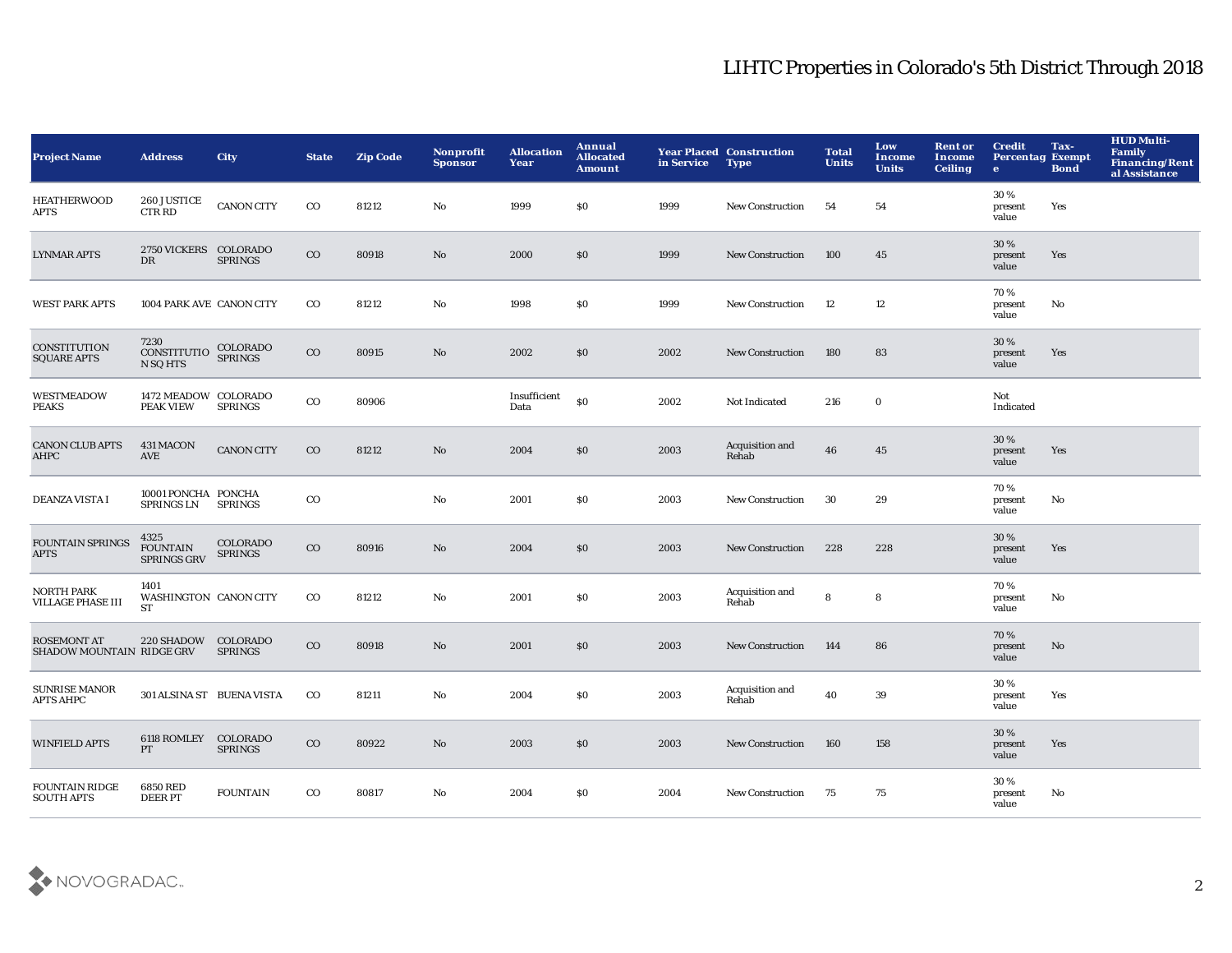| <b>Project Name</b>                                     | <b>Address</b>                        | City                       | <b>State</b> | <b>Zip Code</b> | Nonprofit<br><b>Sponsor</b> | <b>Allocation</b><br>Year | Annual<br><b>Allocated</b><br><b>Amount</b> | in Service | <b>Year Placed Construction</b><br><b>Type</b> | <b>Total</b><br><b>Units</b> | Low<br><b>Income</b><br><b>Units</b> | <b>Rent or</b><br><b>Income</b><br><b>Ceiling</b> | <b>Credit</b><br><b>Percentag Exempt</b><br>$\bullet$ | Tax-<br><b>Bond</b> | <b>HUD Multi-</b><br>Family<br><b>Financing/Rent</b><br>al Assistance |
|---------------------------------------------------------|---------------------------------------|----------------------------|--------------|-----------------|-----------------------------|---------------------------|---------------------------------------------|------------|------------------------------------------------|------------------------------|--------------------------------------|---------------------------------------------------|-------------------------------------------------------|---------------------|-----------------------------------------------------------------------|
| <b>HILLSIDE POINTE</b><br>APTS                          | 1045 S<br><b>INSTITUTE ST SPRINGS</b> | COLORADO                   | $_{\rm CO}$  | 80903           | No                          | 2004                      | \$0                                         | 2004       | <b>New Construction</b>                        | 60                           | 60                                   |                                                   | 70%<br>present<br>value                               | No                  |                                                                       |
| MOUNTAIN VISTA OF 3304 N FIFTH<br><b>CANON CITY</b>     | <b>ST</b>                             | <b>CANON CITY</b>          | $_{\rm CO}$  | 81212           | No                          | 2003                      | \$0                                         | 2004       | Acquisition and<br>Rehab                       | 47                           | 45                                   |                                                   | 30 %<br>present<br>value                              | No                  |                                                                       |
| STETSON MEADOWS 4485 LAREDO COLORADO<br><b>APTS</b>     | <b>MEADOW PT</b>                      | <b>SPRINGS</b>             | $_{\rm CO}$  | 80922           | No                          | 2004                      | \$0                                         | 2004       | <b>New Construction</b>                        | 180                          | 93                                   |                                                   | 30 %<br>present<br>value                              | Yes                 |                                                                       |
| <b>TAMARAC SENIOR</b><br>APTS                           | 700W<br><b>CHEYENNE RD SPRINGS</b>    | COLORADO                   | $_{\rm CO}$  | 80906           | No                          | 2002                      | \$0                                         | 2004       | New Construction                               | 50                           | 50                                   |                                                   | 70%<br>present<br>value                               | No                  |                                                                       |
| <b>WYNDAM PLACE</b><br>SENIOR RESIDENCES ST             | 725 S WEBER                           | COLORADO<br><b>SPRINGS</b> | $_{\rm CO}$  | 80903           | No                          | 2003                      | \$0                                         | 2004       | <b>New Construction</b>                        | 72                           | 72                                   |                                                   | 70%<br>present<br>value                               | No                  |                                                                       |
| HYBROOK<br><b>TOWNHOMES I</b>                           | 212 HYBROOK<br><b>RDS</b>             | <b>DIVIDE</b>              | $_{\rm CO}$  | 80814           | No                          | 2003                      | <b>SO</b>                                   | 2005       | <b>New Construction</b>                        | 30                           | 30                                   |                                                   | 70%<br>present<br>value                               | No                  |                                                                       |
| <b>HOMEWOOD POINT</b><br>APTS                           | 925<br><b>HOMEWOOD</b><br>PT          | COLORADO<br><b>SPRINGS</b> | $_{\rm CO}$  | 80903           | No                          | 2005                      | \$871,106                                   | 2006       | <b>New Construction</b>                        | 104                          | 104                                  | 60% AMGI                                          | 70%<br>present<br>value                               | No                  |                                                                       |
| <b>HYBROOK</b><br><b>TOWNHOMES II</b>                   | $212$ HYBROOK $\quad$ DIVIDE<br>RD S  |                            | $_{\rm CO}$  | 80814           | No                          | 2007                      | \$305,889                                   | 2007       | <b>New Construction</b>                        | 19                           | 19                                   | 60% AMGI                                          | 70%<br>present<br>value                               | No                  |                                                                       |
| <b>VILLAS IN</b><br><b>SOUTHGATE</b>                    | 1810 S CORONA COLORADO<br>AVE         | <b>SPRINGS</b>             | $_{\rm CO}$  | 80905           | No                          | 2008                      | \$272,815                                   | 2007       | Acquisition and<br>Rehab                       | 100                          | 100                                  | 60% AMGI                                          | 30%<br>present<br>value                               | Yes                 |                                                                       |
| CELTIC<br><b>TOWNHOMES</b>                              | 2404 CELTIC<br><b>CT</b>              | <b>CANON CITY</b>          | $_{\rm CO}$  | 81212           | No                          | 2006                      | \$122,427                                   | 2008       | <b>New Construction</b>                        | 14                           | 13                                   | 60% AMGI                                          | 70%<br>present<br>value                               | No                  |                                                                       |
| <b>GREENTREE VILLAGE 3562 N</b><br><b>APTS</b>          | CAREFREE CIR SPRINGS                  | <b>COLORADO</b>            | $_{\rm CO}$  | 80917           | No                          | 2007                      | \$633,521                                   | 2008       | Acquisition and<br>Rehab                       | 216                          | 214                                  | 60% AMGI                                          | 30%<br>present<br>value                               | Yes                 |                                                                       |
| <b>WYNDAM PLACE</b><br>SENIOR RESIDENCES 350 E LAS<br>п |                                       | COLORADO<br><b>SPRINGS</b> | $_{\rm CO}$  | 80903           | No                          | 2008                      | \$632,799                                   | 2008       | <b>New Construction</b>                        | 48                           | 48                                   | 50% AMGI                                          | 70%<br>present<br>value                               | No                  |                                                                       |
| NORTH PARK I REDO WASHINGTON CANON CITY                 | 1401<br>ST LOT 3                      |                            | $_{\rm CO}$  | 81212           |                             | Insufficient<br>Data      | \$0                                         | 2009       | Not Indicated                                  | 15                           | $\bf{0}$                             |                                                   | Not<br>Indicated                                      |                     |                                                                       |

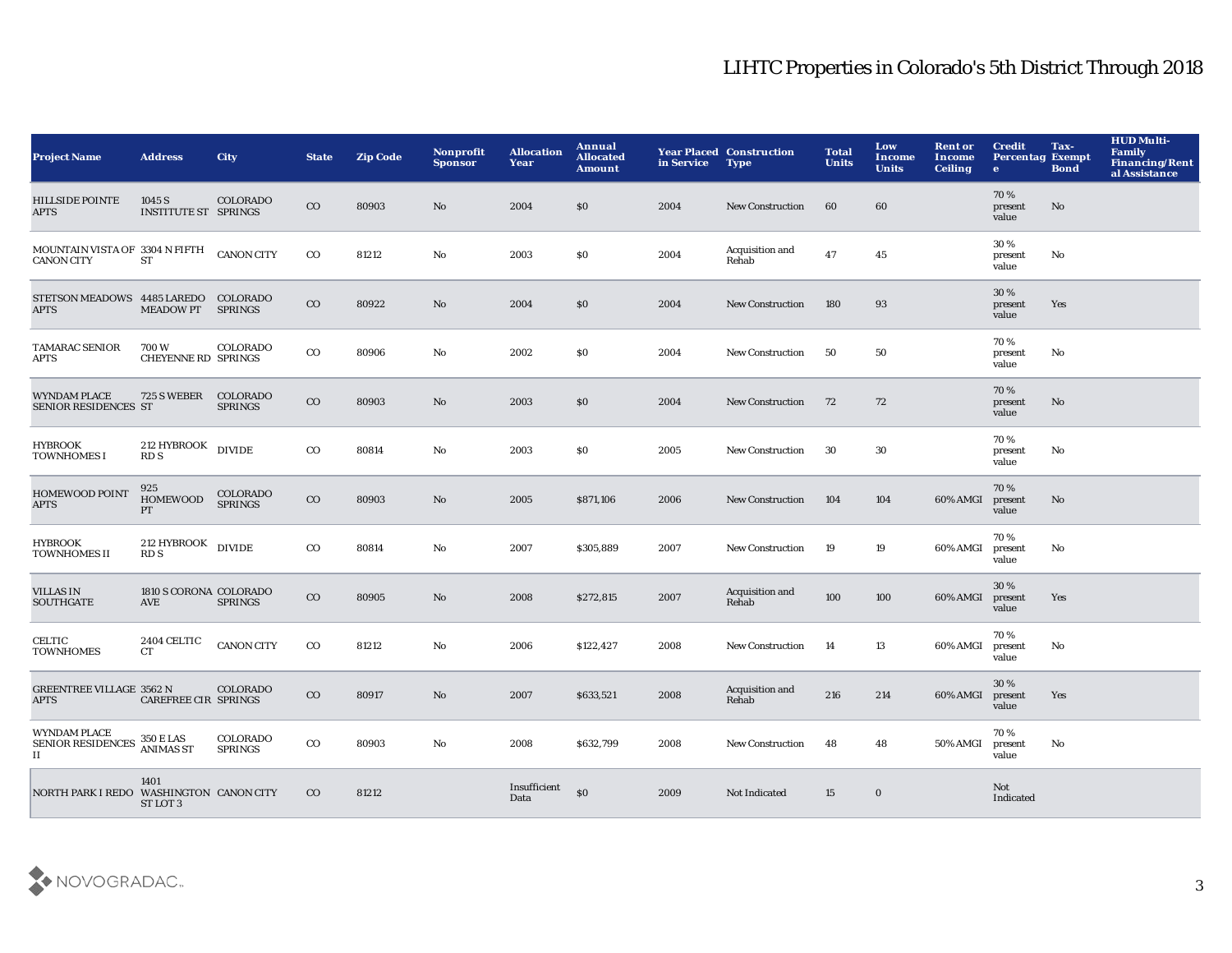| <b>Project Name</b>                                  | <b>Address</b>                               | <b>City</b>                | <b>State</b> | <b>Zip Code</b> | <b>Nonprofit</b><br><b>Sponsor</b> | <b>Allocation</b><br>Year | Annual<br><b>Allocated</b><br><b>Amount</b> | in Service | <b>Year Placed Construction</b><br><b>Type</b> | <b>Total</b><br><b>Units</b> | Low<br><b>Income</b><br><b>Units</b> | <b>Rent or</b><br><b>Income</b><br><b>Ceiling</b> | <b>Credit</b><br><b>Percentag Exempt</b><br>$\bullet$ | Tax-<br><b>Bond</b> | <b>HUD Multi-</b><br>Family<br><b>Financing/Rent</b><br>al Assistance |
|------------------------------------------------------|----------------------------------------------|----------------------------|--------------|-----------------|------------------------------------|---------------------------|---------------------------------------------|------------|------------------------------------------------|------------------------------|--------------------------------------|---------------------------------------------------|-------------------------------------------------------|---------------------|-----------------------------------------------------------------------|
| RESIDENCES AT SKYW 886 COLORAD                       |                                              | COLORADO                   | $_{\rm CO}$  | 80905           |                                    | Insufficient<br>Data      | \$0                                         | 2009       | Not Indicated                                  | 66                           |                                      |                                                   | Not<br>Indicated                                      |                     |                                                                       |
| VILLAGE AT HOMEWO COLORADO                           | 907 E<br><b>AVE</b>                          | COLORADO<br><b>SPRINGS</b> | $_{\rm CO}$  | 80903           | No                                 | 2010                      | \$903,491                                   | 2011       | <b>New Construction</b>                        | 70                           | 70                                   | 50% AMGI                                          | 70%<br>present<br>value                               | No                  |                                                                       |
| NORTH PARK II REDO WASHINGTON CANON CITY             | 1401<br>ST                                   |                            | $_{\rm CO}$  | 81212           | No                                 | 2011                      | \$645,120                                   | 2012       | <b>New Construction</b>                        | 25                           | 25                                   | 60% AMGI                                          | 70%<br>present<br>value                               | No                  | No                                                                    |
| POINT OF THE PINES (330 ELKTON                       |                                              | COLORADO<br><b>SPRINGS</b> | $_{\rm CO}$  | 80907           | No                                 | 2011                      | \$1,055,096                                 | 2013       | <b>New Construction</b>                        | 111                          | 108                                  | 60% AMGI                                          | 70%<br>present<br>value                               | $\mathbf {No}$      | No                                                                    |
| <b>GARDEN PARK VILLA</b>                             | 1821 N FIFTH<br>ST                           | <b>CANON CITY</b>          | $_{\rm CO}$  | 81212           | No                                 | 2014                      | \$206,918                                   | 2014       | Acquisition and<br>Rehab                       | 50                           | 50                                   |                                                   | 30%<br>present<br>value                               | Yes                 | Yes                                                                   |
| <b>COPPER CREEK</b><br><b>APARTMENTS</b>             | 4980 COPPER COLORADO<br>SPRINGS VIEW SPRINGS |                            | $_{\rm CO}$  | 80916           | No                                 | Insufficient<br>Data      | \$1,089,829                                 | 2015       | <b>New Construction</b>                        | 216                          | 214                                  |                                                   | 30 %<br>present<br>value                              | Yes                 | No                                                                    |
| <b>RESIDENCE AT</b><br><b>VILLAGE GREEN</b>          | 3455 N<br><b>CAREFREE</b><br><b>CIRCLE</b>   | COLORADO<br><b>SPRINGS</b> | $_{\rm CO}$  | 80917           | No                                 | 2015                      | \$84,181                                    | 2015       | <b>New Construction</b>                        | 44                           | 22                                   |                                                   | 30 %<br>present<br>value                              | Yes                 | No                                                                    |
| <b>HATLER MAY</b><br><b>VILLAGE</b>                  | 2842 VICKERS COLORADO<br><b>DRIVE</b>        | <b>SPRINGS</b>             | $_{\rm CO}$  | 80918           | Yes                                | 2015                      | \$1,228,589                                 | 2016       | <b>New Construction</b>                        | 77                           | 76                                   | 60% AMGI                                          | 70%<br>present<br>value                               | No                  | No                                                                    |
| <b>WHITNEY YOUNG</b><br><b>MANOR</b>                 | 2129 DELTA<br><b>DRIVE</b>                   | COLORADO<br><b>SPRINGS</b> | $_{\rm CO}$  | 80910           | No                                 | 2016                      | \$7,517,870                                 | 2017       | Acquisition and<br>Rehab                       | 200                          | 200                                  | 60% AMGI                                          | 30%<br>present<br>value                               |                     | Yes                                                                   |
| <b>COLLEGIATE</b><br><b>COMMONS</b>                  | 609 E. PINE<br><b>STREET</b>                 | <b>BUENA VISTA</b>         | $_{\rm CO}$  | 81211           | No                                 | 2016                      | \$1,001,234                                 | 2018       | <b>New Construction</b>                        | 48                           | 48                                   | 60% AMGI                                          | 70%<br>present<br>value                               |                     | $\mathbf{N}\mathbf{o}$                                                |
| <b>COPPER RANGE</b><br><b>APARTMENTS</b>             | 7535 COPPER<br>RANGE<br><b>HEIGHTS</b>       | COLORADO<br><b>SPRINGS</b> | $_{\rm CO}$  | 80903           | No                                 | 2016                      | \$1,450,086                                 | 2018       | <b>New Construction</b>                        | 240                          | 237                                  | 60% AMGI                                          | 30%<br>present<br>value                               |                     | No                                                                    |
| JOURNEY HOME                                         | 250 JUSTICE<br>CENTER RD.                    | <b>CANON CITY</b>          | $_{\rm CO}$  | 81212           | No                                 | 2016                      | \$703,258                                   | 2018       | <b>New Construction</b>                        | 30                           | 30                                   | 60% AMGI                                          | 70%<br>present<br>value                               |                     | $\mathbf{N}\mathbf{o}$                                                |
| <b>TRADITIONS AT</b><br><b>COLORADO SPRINGS BLVD</b> | <b>6010 TUTT</b>                             | COLORADO<br><b>SPRINGS</b> | $_{\rm CO}$  | 80923           | No                                 | 2017                      | \$442,188                                   | 2018       | <b>New Construction</b>                        | 180                          | 178                                  | 60% AMGI                                          | 30%<br>present<br>value                               |                     | No                                                                    |